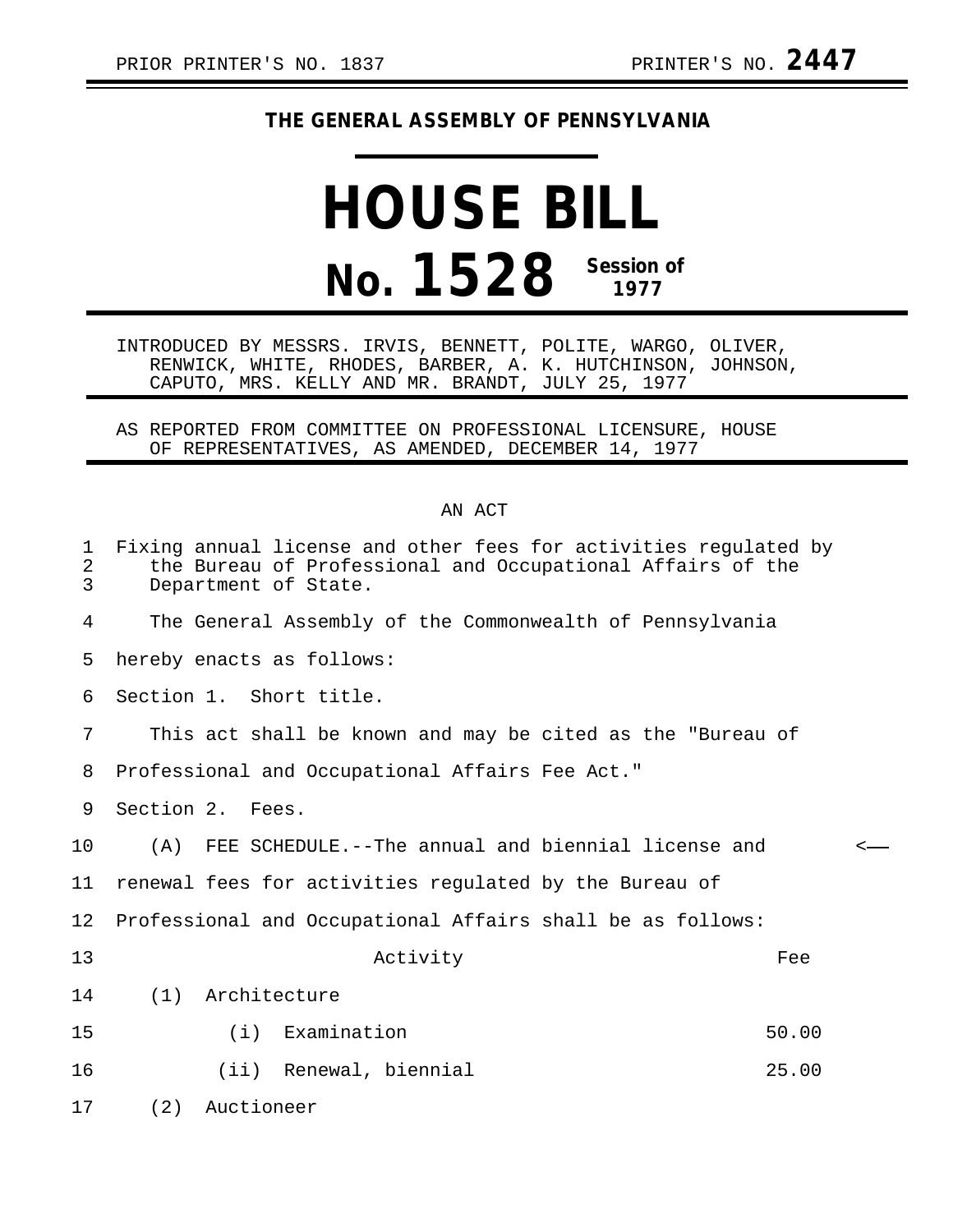| $\mathbf 1$     |     |                  | (i) Auctioneer's registration certifi-  |        |
|-----------------|-----|------------------|-----------------------------------------|--------|
| $\overline{2}$  |     |                  | cate                                    | 50.00  |
| $\mathfrak{Z}$  |     |                  | (ii) Auctioneers, biennial renewal      | 50.00  |
| 4               |     |                  | (iii) Special license, specific auction | 100.00 |
| 5               | (3) | Barbers          |                                         |        |
| 6               |     |                  | (i) Apprentice, student permit          | 5.00   |
| 7               |     | (i)              | Teachers, registration fee              | 25.00  |
| $\, 8$          |     |                  | (iii) Teachers, biennial renewal        | 25.00  |
| $\mathsf 9$     |     |                  | (iv) Barber shop, registration fee      | 10.00  |
| 10              |     |                  | (v) Barber shop, biennial renewal       | 10.00  |
| 11              |     | (4) Chiropractic |                                         |        |
| 12              |     |                  | (i) Standard examination                | 40.00  |
| 13              |     |                  | (ii) Renewal, biennial                  | 20.00  |
| 14              |     | (5) Cosmetology  |                                         |        |
| 15              |     |                  | (i) Student and apprentice permits      | 5.00   |
| 16              |     |                  | (ii) Operators and manicurists,         |        |
| 17              |     |                  | original                                | 10.00  |
| 18              |     |                  | (iii) Operators and manicurists,        |        |
| 19              |     |                  | biennial renewal                        | 10.00  |
| 20              |     | (iv)             | Shop owners, managers, teachers,        |        |
| 21              |     |                  | original                                | 25.00  |
| 22              |     | (v)              | Shop owners, managers, teachers,        |        |
| 23              |     |                  | biennial renewal                        | 25.00  |
| 24              | (6) | Dentist          |                                         |        |
| 25              |     | (i)              | Dentist, biennial registration          | 25.00  |
| 26              |     |                  | (ii) Dental hygienists, biennial        |        |
| 27              |     |                  | registration                            | 10.00  |
| 28              |     |                  | (7) Professional engineering            |        |
| 29              |     |                  | (i) Engineers, biennial renewal         | 25.00  |
| 30              |     |                  | (ii) Surveyors, biennial renewal        | 25.00  |
| 19770H1528B2447 |     |                  | $-2-$                                   |        |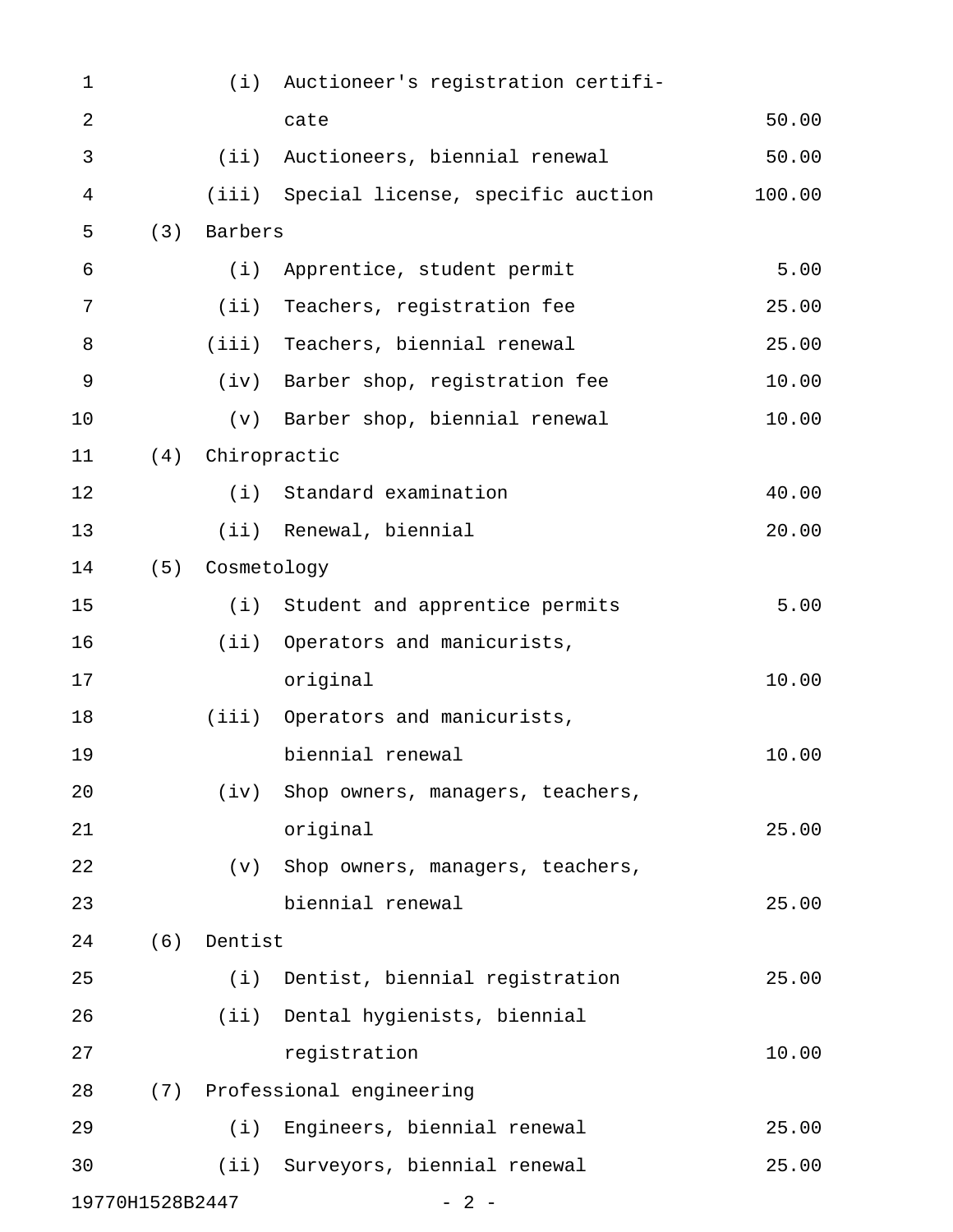| $\mathbf 1$ | (8)                           | Landscape architecture                                                 |                   |  |
|-------------|-------------------------------|------------------------------------------------------------------------|-------------------|--|
| 2           | (i)                           | Examination and initial                                                | <del>100.00</del> |  |
| 3           |                               |                                                                        | 75.00             |  |
| 4           | (iii)                         | Renewal, biennial                                                      | 50.00             |  |
| 5           | (9)                           | Motor vehicle manufacturers, dealers                                   |                   |  |
| 6           | and salesmen                  |                                                                        |                   |  |
| 7           |                               | (i) Motor vehicle manufacturers,                                       |                   |  |
| 8           |                               | biennial renewal                                                       | 25.00             |  |
| 9           |                               | (ii) Motor vehicle wholesalers AND                                     |                   |  |
| 10          |                               | DISTRIBUTORS biennial renewal                                          | 25.00             |  |
| 11          |                               | (iii) Distributor's license, biennial                                  |                   |  |
| 12          |                               | <u> 1989 - Johann Stoff, Amerikaansk politiker († 1908)</u><br>renewal | <del>15.00</del>  |  |
| 13          | $\overline{(+\frac{1}{2}+)}$  |                                                                        |                   |  |
| 14          |                               | (III) Distributor branch representative                                |                   |  |
| 15          |                               | license, biennial renewal                                              | 15.00             |  |
| 16          | $\leftarrow$                  |                                                                        |                   |  |
| 17          | (TV)                          | Motor vehicle factory represen-                                        |                   |  |
| 18          |                               | tative license, biennial renewal                                       | 15.00             |  |
| 19          | $(+\text{v+})$                |                                                                        |                   |  |
| 20          |                               | (V) Motor vehicle dealers license,                                     |                   |  |
| 21          |                               | biennial renewal                                                       | 25.00             |  |
| 22          | $(+\text{vii})$               |                                                                        |                   |  |
| 23          | (VI)                          | Motor vehicle dealers branch                                           |                   |  |
| 24          |                               | office, biennial renewal                                               | 25.00             |  |
| 25          | $\overline{(+\vee i\vee i+)}$ |                                                                        |                   |  |
| 26          | (VII)                         | Motor vehicle salesmen license,                                        |                   |  |
| 27          |                               | biennial renewal                                                       | 15.00             |  |
| 28          | $\overline{+i}$               |                                                                        |                   |  |
| 29          |                               | (VIII) Used car lots, biennial renewal                                 | 25.00             |  |
| 30          | (10)                          | Nurse Board                                                            |                   |  |
|             | 19770H1528B2447               | $-3-$                                                                  |                   |  |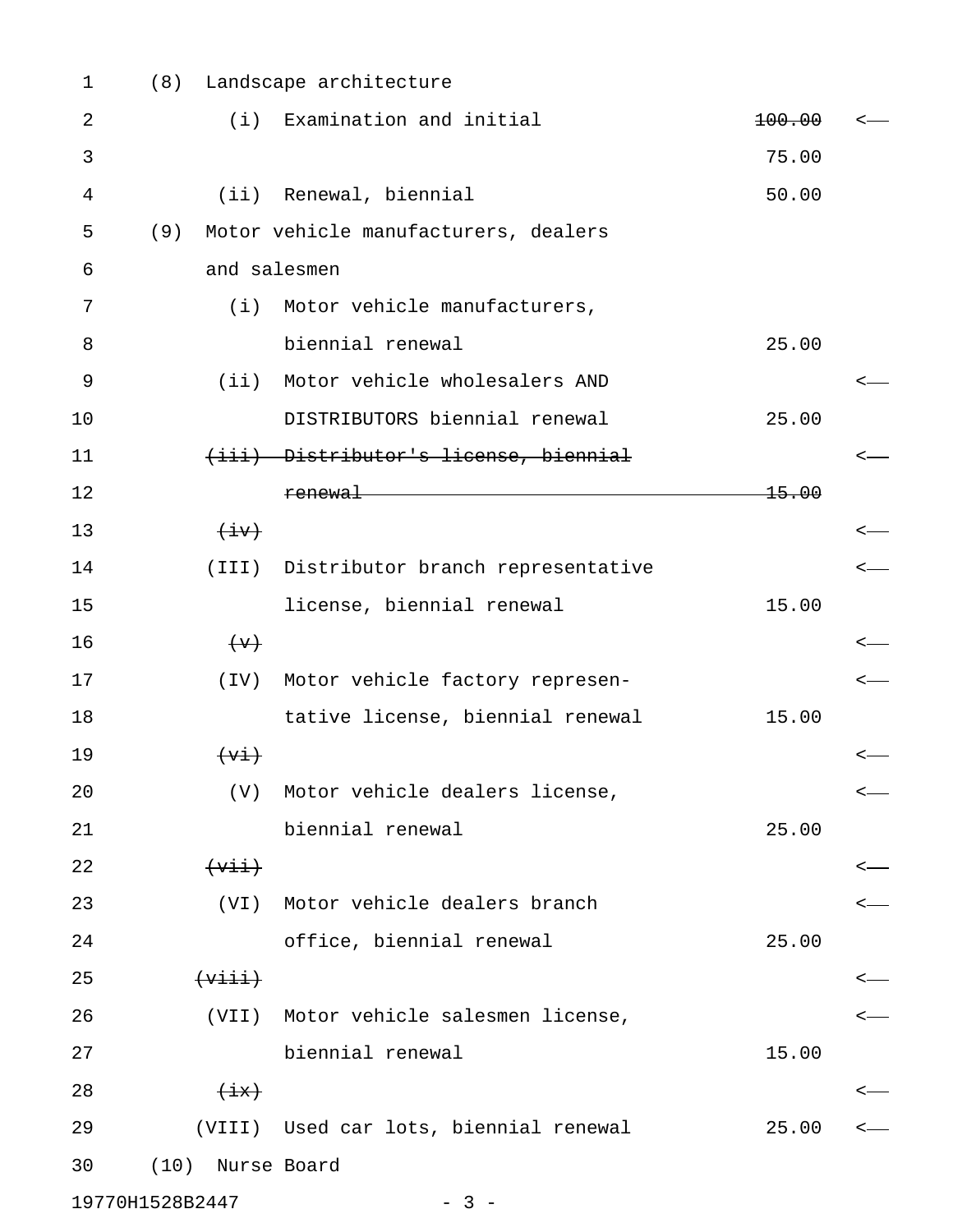| $\mathbf{1}$    |      |            | (i) Practical nurse examination         | 18.00 |
|-----------------|------|------------|-----------------------------------------|-------|
| 2               |      | $(i$ i)    | Professional nurse examination          | 24.00 |
| 3               |      |            | (iii) Practical nurse, biennial renewal | 5.00  |
| $\overline{4}$  |      |            | (iv) Professional nurse, biennial       |       |
| 5               |      |            | renewal                                 | 10.00 |
| 6               | (11) |            | Nursing Home Administration             |       |
| 7               |      | (i)        | Examination and initial                 |       |
| 8               |      |            | registration                            | 50.00 |
| 9               |      | (iii)      | Nursing Home Administrator,             |       |
| 10              |      |            | biennial renewal                        | 50.00 |
| 11              |      | (iii)      | Nursing Home Administrator,             |       |
| 12              |      |            | license by endorsement                  | 50.00 |
| 13              | (12) | Optometry  |                                         |       |
| 14              |      | (i)        | Optometrists, biennial renewal          | 25.00 |
| 15              |      | (ii)       | Optometrists branch office,             |       |
| 16              |      |            | original license                        | 20.00 |
| 17              |      |            | (iii) Optometrists branch office,       |       |
| 18              |      |            | biennial renewal                        | 20.00 |
| 19              | (13) | Osteopathy |                                         |       |
| 20              |      |            | (i) Examination, original license       | 40.00 |
| 21              |      |            | (ii) Biennial renewal                   | 25.00 |
| 22              | (14) | Pharmacy   |                                         |       |
| 23              |      | (i)        | Pharmacist examination fee              | 25.00 |
| 24              |      |            | (ii) Pharmacist, original license       | 30.00 |
| 25              |      |            |                                         | 25.00 |
| 26              |      |            | (iii) Pharmacist, biennial renewal      | 30.00 |
| 27              |      |            |                                         | 25.00 |
| 28              |      | (iv)       | Pharmacy, biennial renewal              | 50.00 |
| 29              | (15) |            | Physical Therapy                        |       |
| 30              |      |            | (i) Physical therapist license,         |       |
| 19770H1528B2447 |      |            | $\overline{4}$                          |       |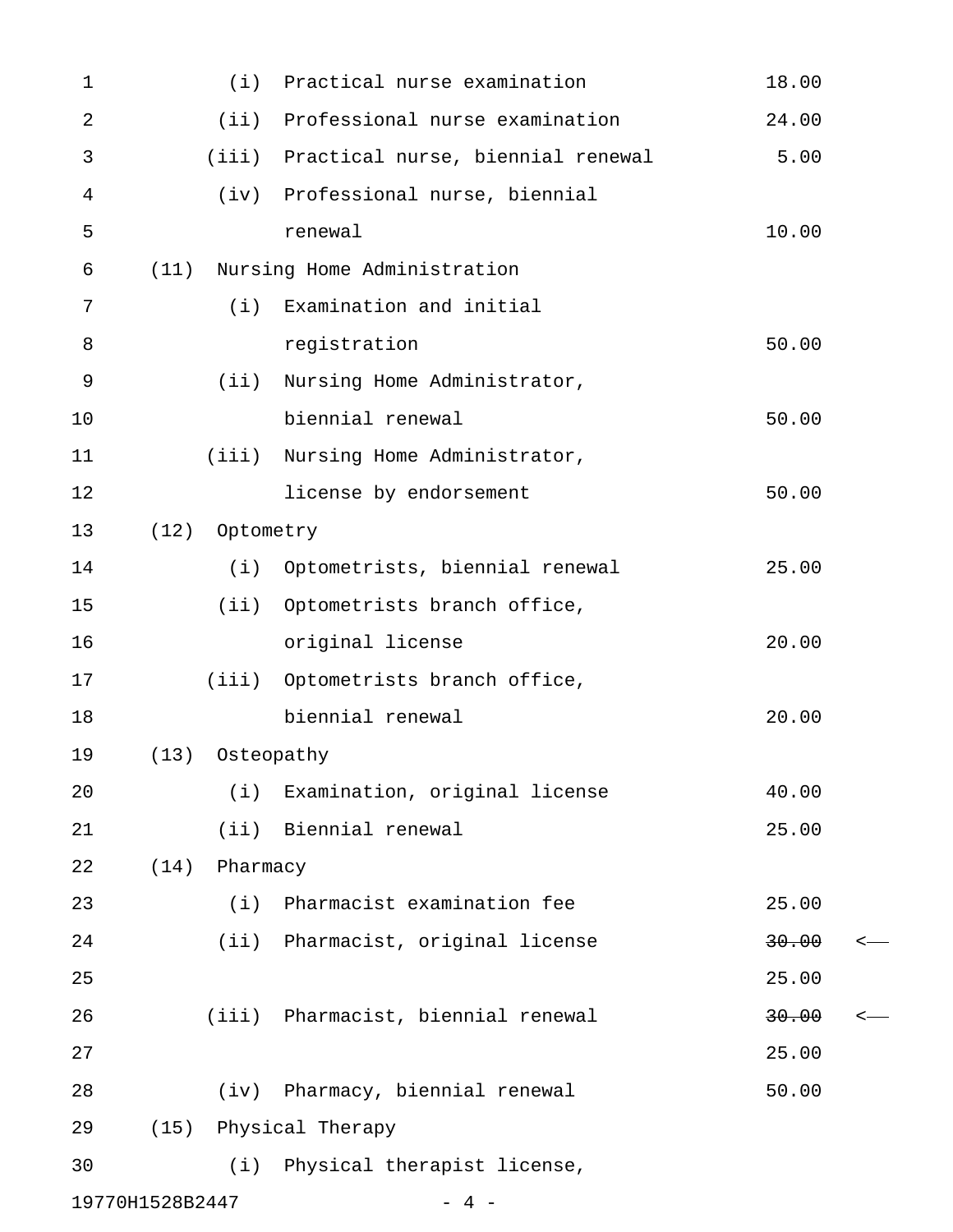| $\mathbf 1$ |                  | biennial renewal                                                | 25.00 |         |
|-------------|------------------|-----------------------------------------------------------------|-------|---------|
| 2           | Podiatry<br>(16) |                                                                 |       |         |
| 3           | (i)              | Examination                                                     | 50.00 |         |
| 4           | (17) Real Estate |                                                                 |       |         |
| 5           | (i)              | Brokers examination and registra-                               |       |         |
| 6           |                  | tion                                                            | 25.00 |         |
| 7           | $(i$ i)          | Salesman's examination and regis-                               |       |         |
| 8           |                  | tration                                                         | 20.00 |         |
| 9           | (iii)            | Brokers license, biennial renewal                               | 25.00 |         |
| 10          | (iv)             | Corporations, biennial renewal                                  | 25.00 |         |
| 11          | (v)              | Partnership, biennial renewal                                   | 25.00 |         |
| 12          | (vi)             | Associate broker, biennial renewal                              | 25.00 |         |
| 13          |                  | (vii) Certification of license of Pa.                           |       |         |
| 14          |                  | broker applying for licensure                                   |       |         |
| 15          |                  | in another state                                                | 5.00  |         |
| 16          | (viii)           | New license for new location for                                |       |         |
| 17          |                  | unexpired period - place of                                     |       |         |
| 18          |                  | business                                                        | 5.00  |         |
| 19          | (ix)             | Salesman, biennial renewal                                      | 20.00 |         |
| 20          |                  | (x) Salesman, change of employer                                | 5.00  |         |
| 21          |                  | (xi) Certifications, all licenses                               | 5.00  |         |
| 22          | (B)              | COLLECTION.--The Bureau of Professional and Occupational <      |       |         |
| 23          |                  | Affairs shall collect the fees for which this act provides;     |       |         |
| 24          |                  | however, nothing in this act shall prevent the collection of    |       |         |
| 25          |                  | fees by the bureau not inconsistent with the provisions of this |       |         |
| 26          | act.             |                                                                 |       |         |
| 27          |                  | Section 3. <del>Late renewal fee; duplicate license fee.</del>  |       | $\,<\,$ |
| 28          |                  | FEES FOR LATE RENEWALS AND DUPLICATES.                          |       | $\,<$   |
| 29          | (A)              | LATE RENEWALS. --Where a license is renewed beyond the          |       | $\,<\,$ |
| 30          |                  | date specified for renewal by the bureau, a fee of \$5.00 for   |       |         |
|             | 19770H1528B2447  | $-5 -$                                                          |       |         |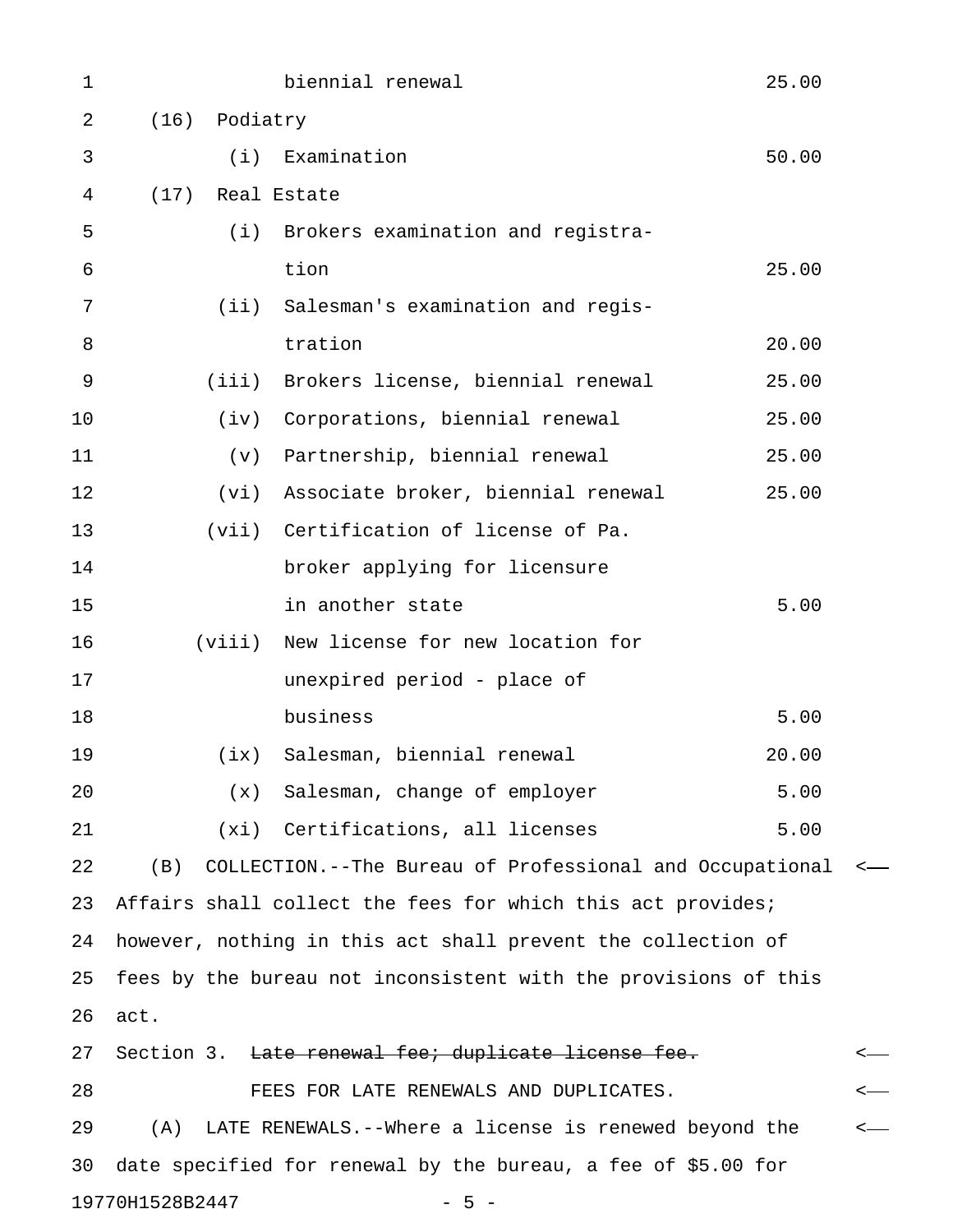1 each month or part of a month beyond the renewal date shall be 2 charged in addition to the prescribed fee.

3 (B) DUPLICATES.--The fee for the issuance of a duplicate < 4 license shall be \$5.00 in all cases.

5 Section 4. Additional funds for bureau operation.  $\leftarrow$ 

6 As (A) APPROPRIATION.--FOR FISCAL YEAR 1978-1979 AND  $\leftarrow$ 7 THEREAFTER, AS much of the fees fixed by this act and ALL OTHER < 8 FEES collected by the Bureau of Professional and Occupational 9 Affairs as are necessary for payment of the cost of processing 10 of licenses and renewals thereof AS WELL AS THE OTHER GENERAL < 11 ADMINISTRATION COSTS FOR BUREAU OPERATIONS is hereby 12 appropriated to the Bureau of Professional and Occupational 13 Affairs. Any portion of the fees not necessary for payment of  $\sim$ 14 the cost of processing of licenses and renewals thereof shall be 15 <del>paid into the General Fund.</del> AFTER REVIEW AND APPROVAL OF THE  $\sim$ 16 BUREAU OF PROFESSIONAL AND OCCUPATIONAL AFFAIRS' BUDGET BY THE 17 SECRETARY OF THE COMMONWEALTH, THE SECRETARY OF THE BUDGET, THE 18 CHAIRMAN OF THE HOUSE APPROPRIATIONS COMMITTEE AND THE CHAIRMAN 19 OF THE SENATE APPROPRIATIONS COMMITTEE. THIS SECTION SHALL NOT 20 BE CONSTRUED TO AFFECT SECTION 30 OF THE ACT OF SEPTEMBER 29, 21 1961 (P.L.1745, NO.708), KNOWN AS "THE AUCTIONEERS' LICENSE 22 ACT," OR SECTION 907 OF THE ACT OF OCTOBER 15, 1975 (P.L.390, 23 NO.111), KNOWN AS THE "HEALTH CARE SERVICES MALPRACTICE ACT." 24 (B) BUDGET ESTIMATE.--PRIOR TO MARCH 1 OF EACH YEAR, THE 25 SECRETARY OF THE COMMONWEALTH SHALL SUBMIT AN ESTIMATE OF THE 26 TOTAL EXPENDITURES AND REVENUES OF THE BUREAU OF PROFESSIONAL 27 AND OCCUPATIONAL AFFAIRS FOR THE NEXT SUCCEEDING FISCAL YEAR. 28 SUCH ESTIMATE SHALL BE SUBMITTED TO THE SECRETARY OF THE BUDGET 29 AND TO THE CHAIRMEN OF THE HOUSE AND SENATE APPROPRIATION 30 COMMITTEES FOR THEIR RESPECTIVE APPROVALS OF SUCH ESTIMATE IN 19770H1528B2447 - 6 -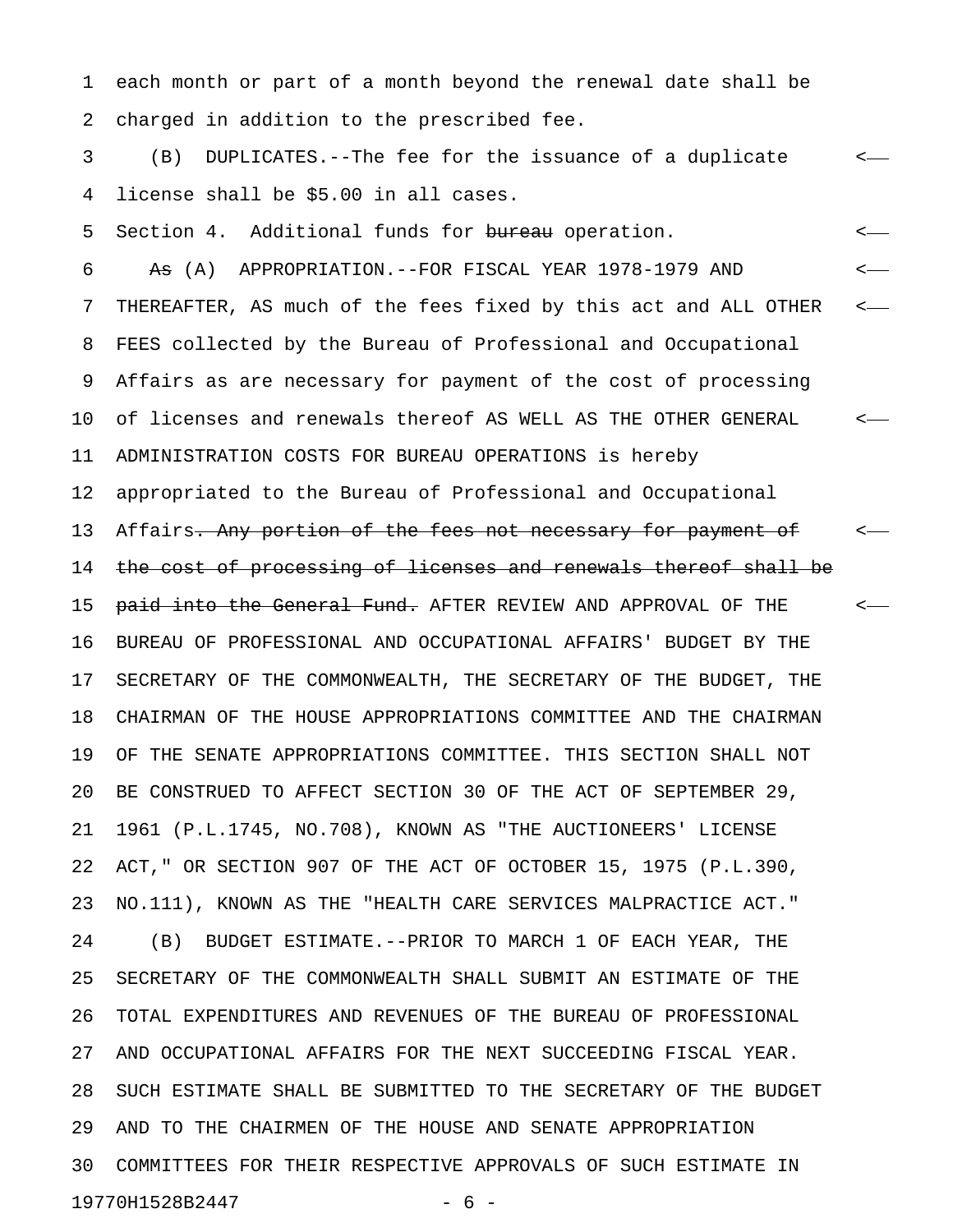1 THE AMOUNT SUBMITTED OR SUCH LESSER AMOUNT AS EACH OF THEM MAY 2 DETERMINE: PROVIDED, THAT IF THE SECRETARY OF THE BUDGET OR 3 EITHER CHAIRMAN SHALL FAIL TO NOTIFY THE BUREAU OF PROFESSIONAL 4 AND OCCUPATIONAL AFFAIRS IN WRITING OF HIS APPROVAL WITHIN 45 5 DAYS AFTER SUCH ADMISSION, THE ESTIMATE AS SUBMITTED SHALL BE 6 DEEMED APPROVED BY HIM.

7 (C) ADDITIONAL FUNDS.--NO ADDITIONAL GENERAL FUND 8 APPROPRIATION SHALL BE MADE OVER AND ABOVE THE FEES FIXED BY 9 THIS ACT, EXCEPT THOSE CURRENTLY BUDGETED.

10 (D) TRANSITIONAL PROVISIONS.--FOR THE REMAINDER OF FISCAL 11 YEAR 1977-1978, SUCH ADDITIONAL MONEYS AS ARE ATTRIBUTABLE TO 12 THE INCREASED FEES PROVIDED BY THIS ACT ARE HEREBY APPROPRIATED 13 TO THE DEPARTMENT OF STATE FOR THE OPERATION OF THE DEPARTMENT, 14 BUT SUCH MONEYS SHALL NOT BE SPENT UNTIL SUCH EXPENDITURES ARE 15 APPROVED BY THE SECRETARY OF THE BUDGET AND THE CHAIRMEN OF THE 16 HOUSE AND SENATE APPROPRIATIONS COMMITTEES. IF ANY OF SUCH 17 MONEYS REMAIN UNAPPROVED ON JULY 1, 1978, SUCH MONEYS SHALL BE 18 USED FOR THE PURPOSE OF FEE REDUCTIONS AS PROVIDED IN SUBSECTION 19 (E). THAT PORTION OF THE MONEYS GENERATED BY THIS ACT FOR THE 20 REMAINDER OF FISCAL YEAR 1977-1978 WHICH IS NOT ATTRIBUTABLE TO 21 ANY INCREASE IN FEES SHALL BE PAID INTO THE GENERAL FUND. 22 (E) REDUCTION OF FEES.--ANY PORTION OF THE FEES NOT 23 NECESSARY FOR THE PROGRAM ACTIVITIES OR UNAPPROVED AS PROVIDED 24 IN SUBSECTION (D) SHALL BE USED TO REDUCE THE APPROPRIATE 25 LICENSE FEES IN SUBSEQUENT YEARS, ON AN AUTOMATIC BASIS, WITHOUT 26 THE NEED FOR ADDITIONAL LEGISLATION, AFTER APPROVAL BY THE

27 SECRETARY OF THE BUDGET.

28 The bureau may promulgate rules and regulations consistent 29 with this section.

30 Section 5. Repeals.

19770H1528B2447 - 7 -